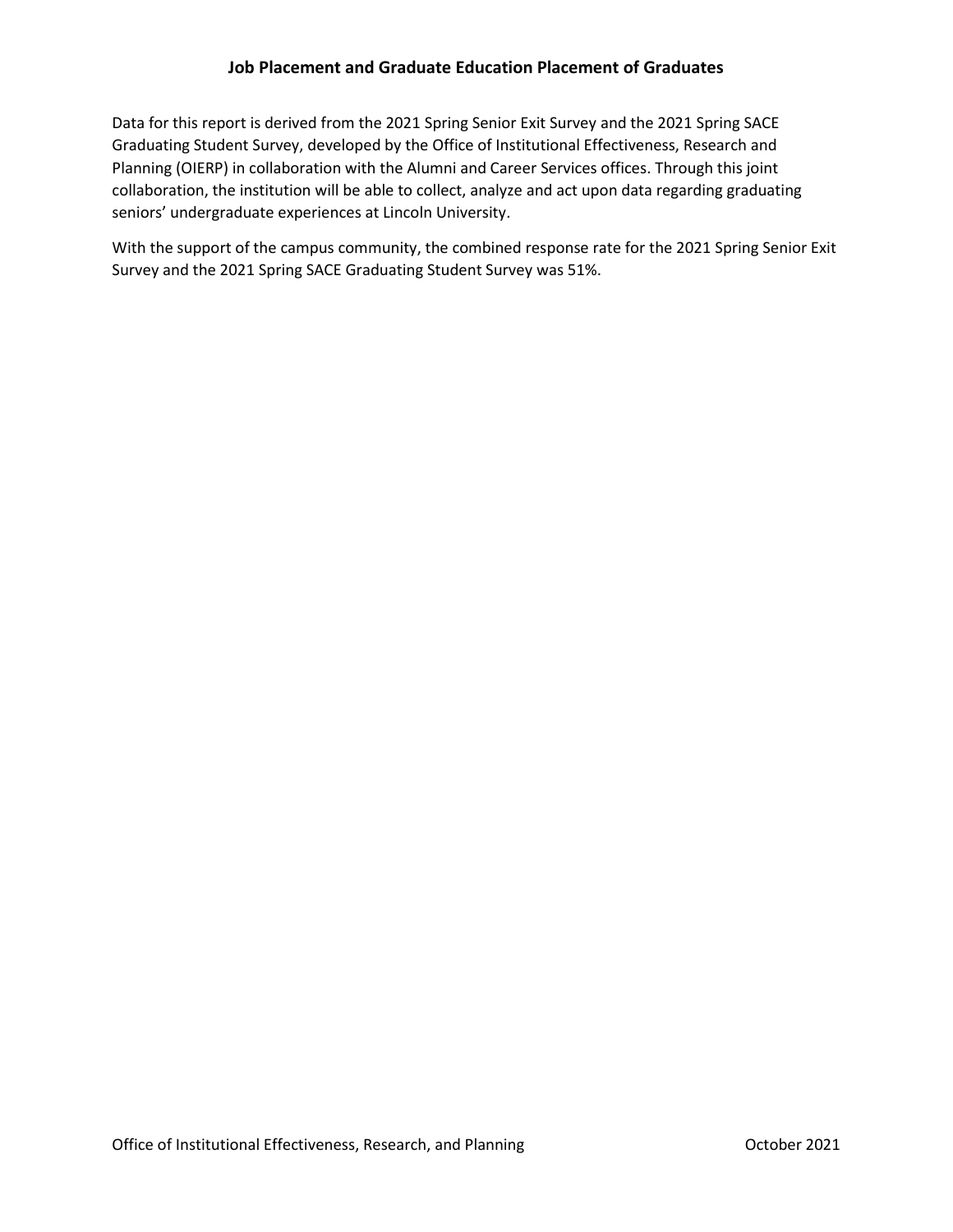## **Job Placement and Graduate Education Placement of Graduates**

## **Plans Beyond Graduation:**

1. **Do you have plans to pursue further education?** The majority of respondents (79%) plan to pursue further education. Of those planning to pursue further education, 41% plan to pursue a Master's degree either at Lincoln University or another institution.

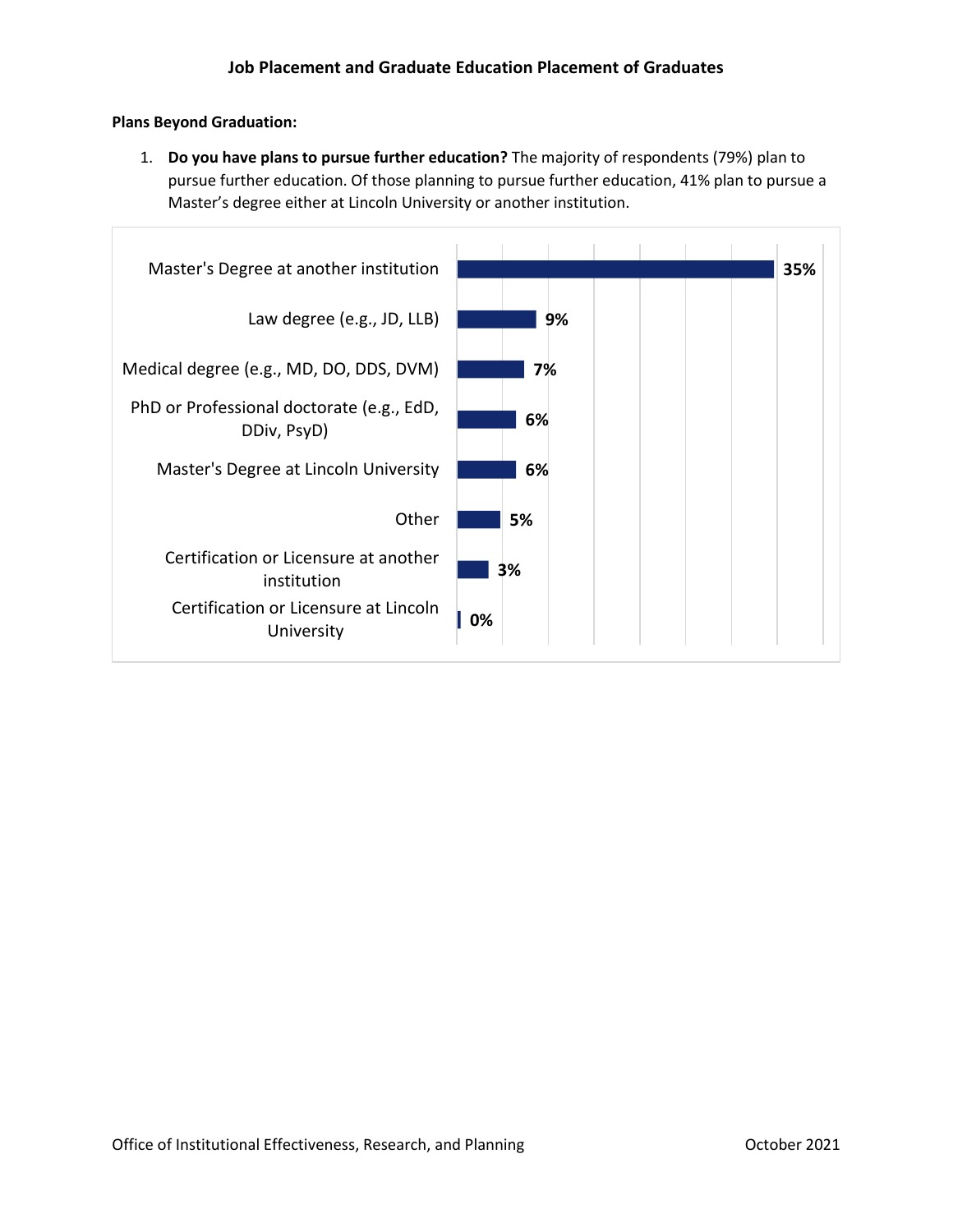2. **Which of the following best describes the current state of your educational plans? Mark the one best answer.** Of the students who indicated they intended to pursue further education, 3% indicated that they had one or more acceptances and 28% reported that they were currently preparing for graduate or professional school.

Students have been accepted to: Bentley University, Center for Allied Health Education, Columbia University, Drexel University, Hofstra University, Howard University School of Law, Johns Hopkins, Kent State University, Northeastern University, Lincoln University, Pace University, Penn State Law, South Carolina State, Temple University, Thomas Jefferson University, University of Maryland, University of Michigan, University of Pittsburgh, Villanova University, West Chester University.

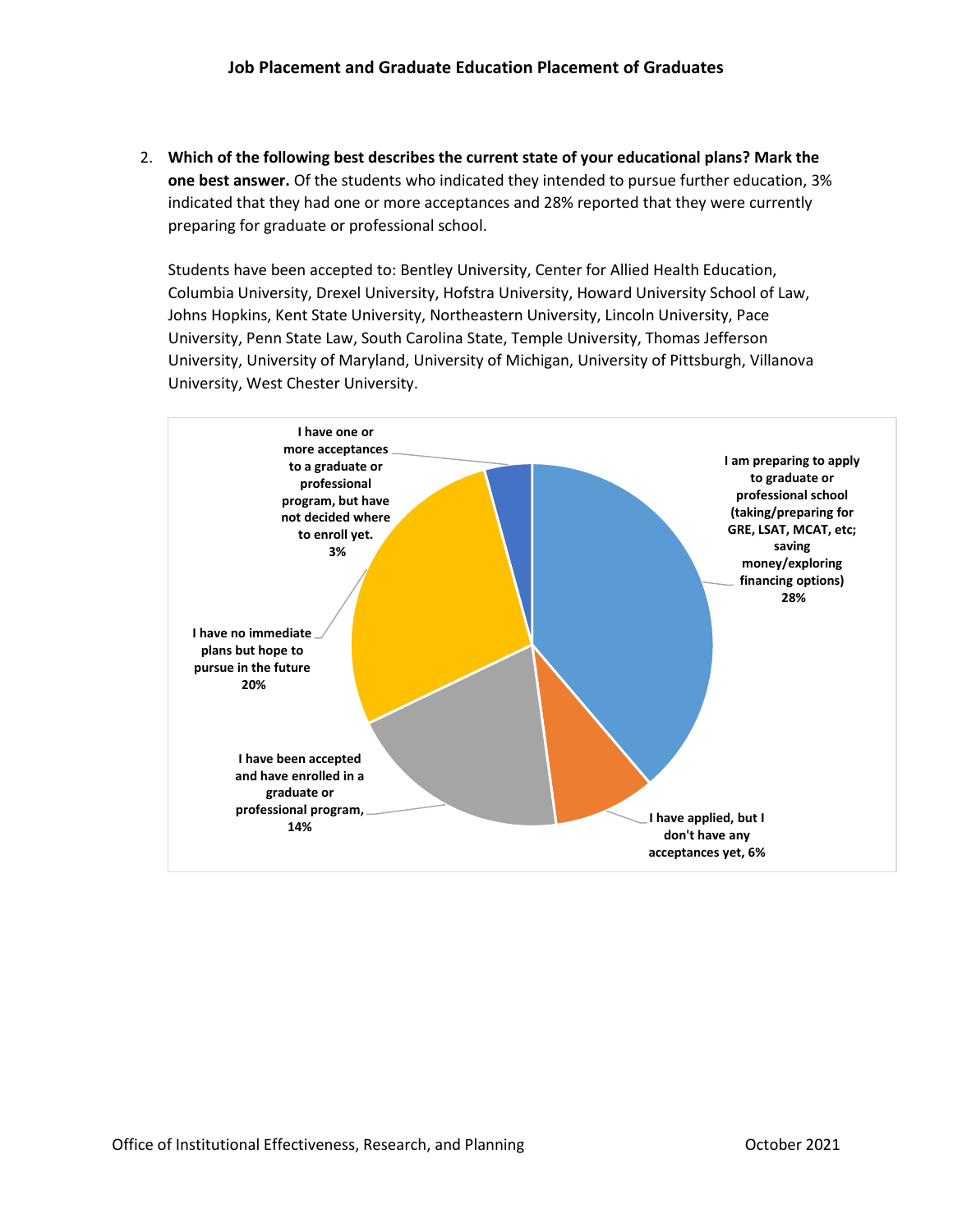## **Job Placement and Graduate Education Placement of Graduates**

3. **Do you anticipate working (full or part-time; paid or unpaid) in the next year?** Most respondents (80%) expect to be working and of those who expect to be working, 52% expect to be working at a position in a company, organization or institution.

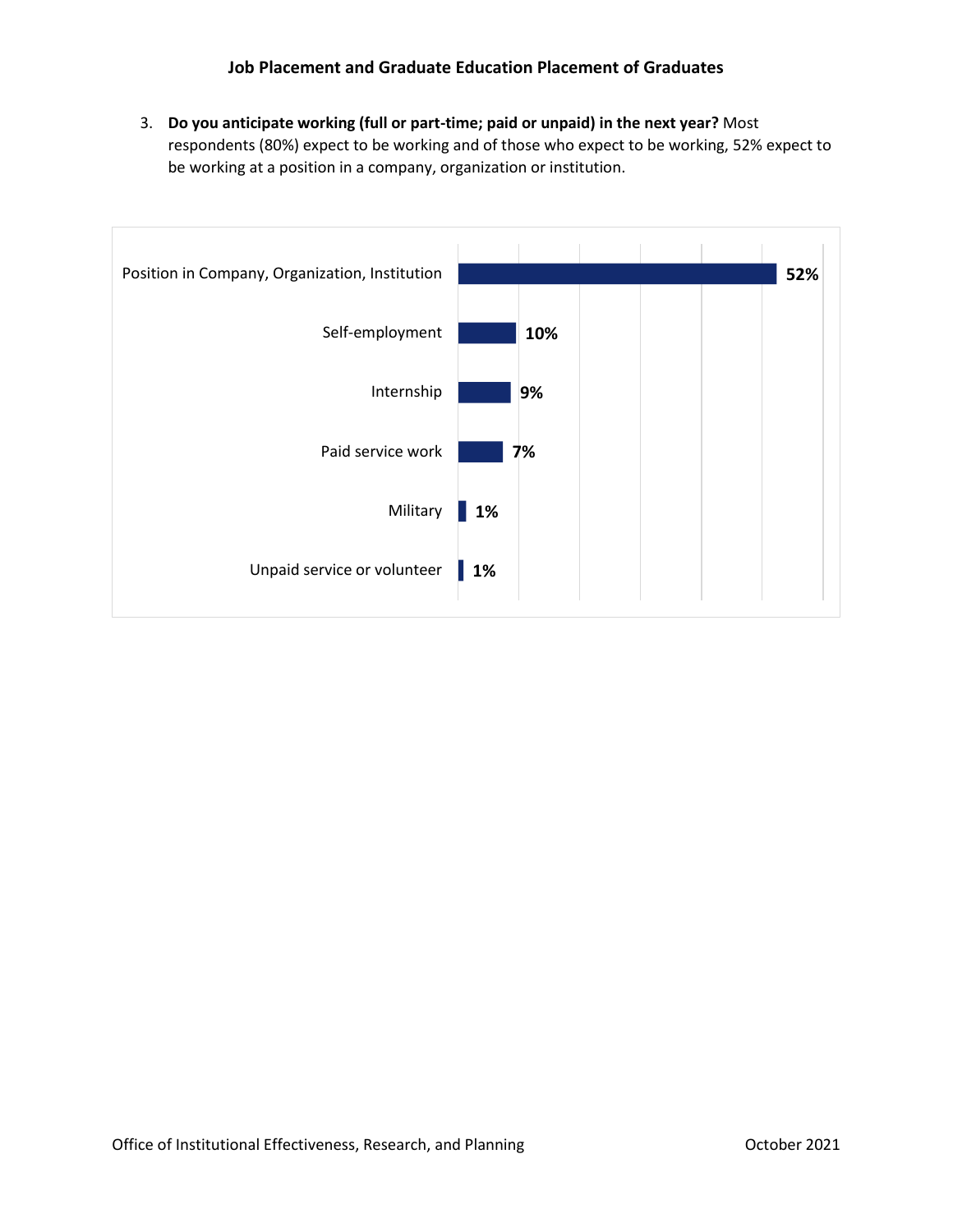4. **Which of the following best describes the current state of your employment plans? Exclude summer-only employment. Mark the one best answer.** Of those who reported that they anticipated working either full-time or part-time, 19% reported that they have accepted a position and 6% report they are considering one or more specific offers.